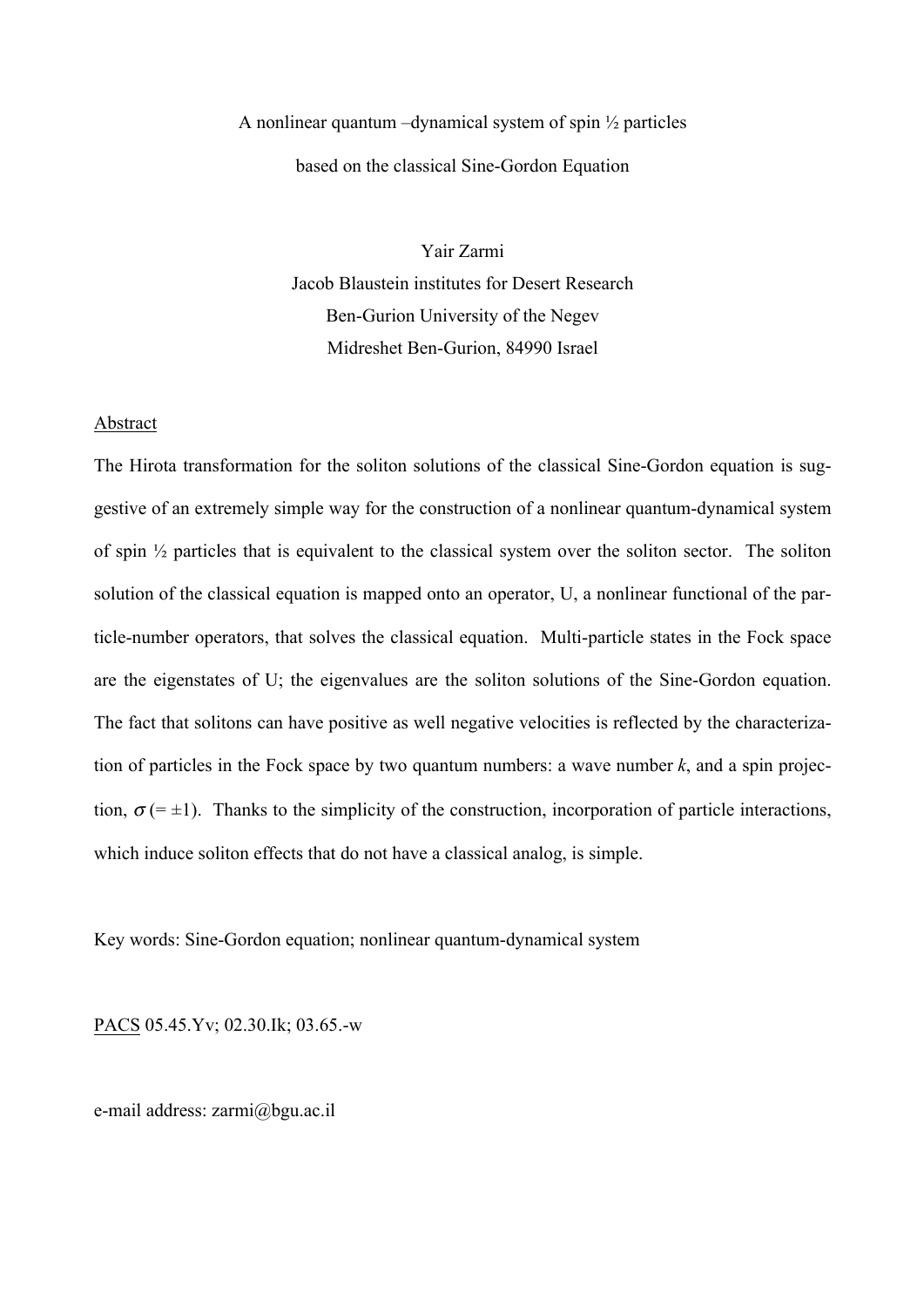The Sine-Gordon (SG) equation has attracted extensive attention over the years, both as a classical PDE (describing quantum mechanical phenomena) [1-6] at one extreme, and an equation for study within the framework of quantum-field theory [7-15] at the other, the quantization of the classical equation being a major issue. Invariably, quantization ends up with replacement of the solution of the classical equation by a field operator.

The question that this paper addresses is whether it is possible to construct a nonlinear quantumdynamical system that is associated with the SG equation, and does not exploit the notion of the field operator. Examples of a possible answer to this question in the cases of the KdV [16], mKdV [17], Sawada-Kotera [18] and bidirectional KdV equations [19, 20] have been proposed in [21], where the Hirota algorithm for the construction of the soliton solutions of these equations [19, 22, 23] was used. The soliton solution of the classical equation is mapped onto an operator, U, a nonlinear functional of the particle-number operators, that solves the classical equation. Multi-particle states in the Fock space are the eigenstates of U; the eigenvalues are the soliton solutions of the evolution equation. While the proposed procedure does not constitute an alternative to the powerful traditional quantization, it opens the door to new ways of constructing nonlinear quantumdynamical systems that are associated with classical integrable nonlinear evolution equations. Thanks to the simplicity of the construction, incorporation of particle interactions, which induce soliton effects that do not have a classical analog, is simple.

The soliton solutions of the Sine-Gordon equation,

$$
\frac{\partial^2 u}{\partial x^2} - \frac{\partial^2 u}{\partial t^2} = \sin u \quad , \tag{1}
$$

are obtained by the following Hirota transformation [24]:

$$
u(t, x; \vec{q}, \vec{\sigma}) = 4 \tan^{-1} \left[ g(t, x; \vec{q}, \vec{\sigma}) / f(t, x; \vec{q}, \vec{\sigma}) \right] \tag{2}
$$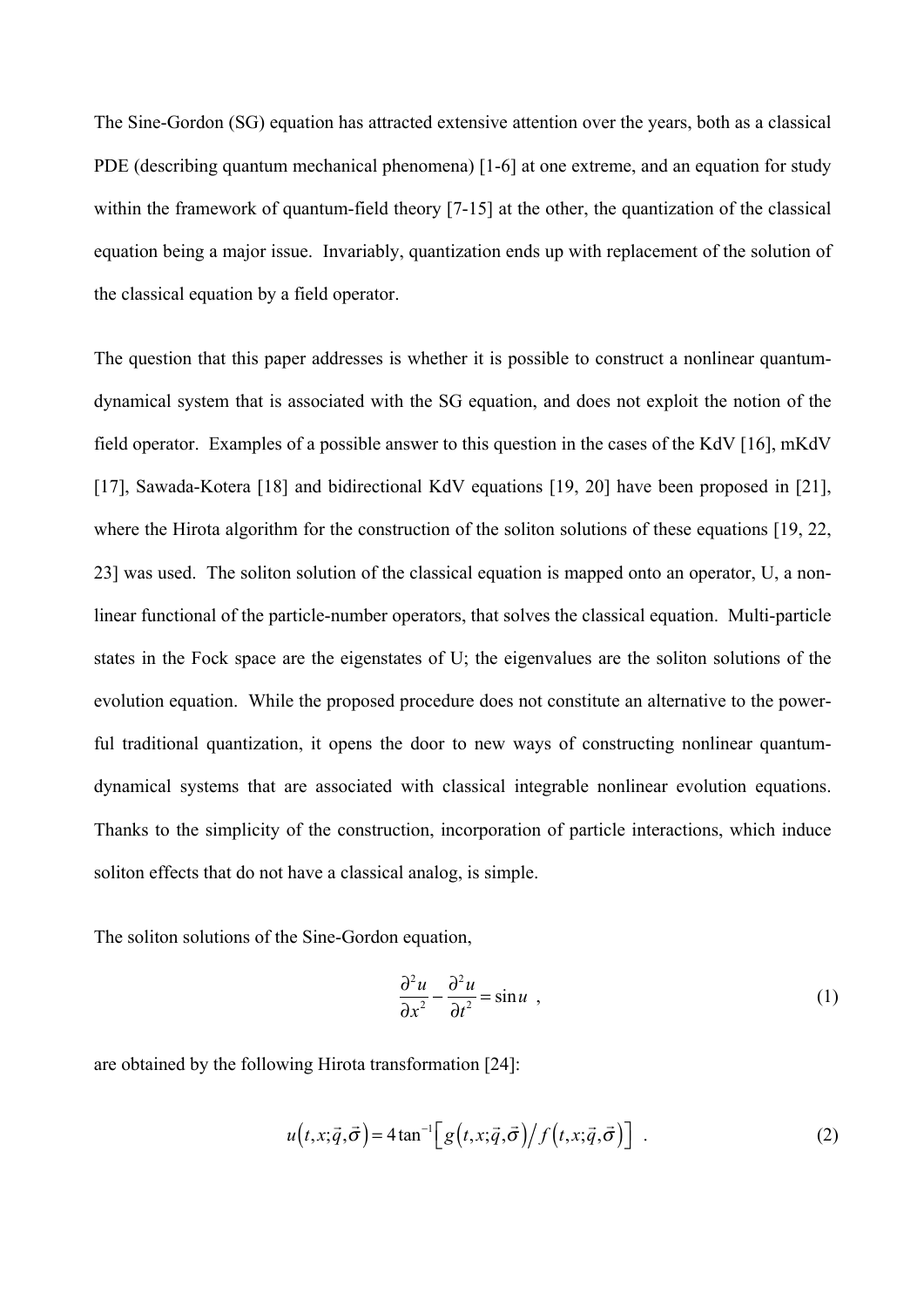In Eq. (2),

$$
g(t,x;\vec{q},\vec{\sigma}) = \sum_{\substack{1 \le n \le N \\ n \text{ odd}}} \left( \sum_{1 \le i_1 < \cdots < i_n \le N} \left\{ \prod_{j=1}^n \varphi\left(q_{i_j}, \sigma_{i_j}; t, x\right) \prod_{i_j < i_m} V\left(q_{i_j}, \sigma_{i_j}, q_{i_m}, \sigma_{i_m}\right) \right\} \right) , \tag{3}
$$

$$
f(t,x;\vec{q},\vec{\sigma}) = 1 + \sum_{2 \le n \le N \atop n \text{ even}} \left( \sum_{1 \le i_1 < \dots < i_n \le N} \left\{ \prod_{j=1}^n \varphi\left(q_{i_j}, \sigma_{i_j}; t, x\right) \prod_{i_j < i_m} V\left(q_{i_j}, \sigma_{i_j}, q_{i_m}, \sigma_{i_m}\right) \right\} \right) , \tag{4}
$$

$$
\vec{q} \equiv \left\{ q_1, q_2, ..., q_N \right\} \qquad \left( q_1 < q_2 < ... < q_N \right) \qquad \vec{\sigma} \equiv \left\{ \sigma_1, \sigma_2, ..., \sigma_N \right\} \quad , \tag{5}
$$

$$
\varphi\big(q,\sigma;t,x\big)=e^{qx-v\left(q,\sigma\right)t+\delta\left(q,\sigma\right)}\quad,\tag{6}
$$

$$
v(q,\sigma) = \sigma \sqrt{q^2 - 1} \qquad , \qquad \sigma = \pm 1 \quad , \tag{7}
$$

and

$$
V(q, \sigma, q', \sigma') = \frac{(q - q')^{2} - \left(v(q, \sigma) - v(q', \sigma')^{2}\right)}{(q + q')^{2} - \left(v(q, \sigma) + v(q', \sigma')^{2}\right)} = -\left(\frac{(q + v(q, \sigma)) - (q' + v(q', \sigma'))}{(q + v(q, \sigma)) + (q' + v(q', \sigma'))}\right)^{2}
$$
(8)

Soliton wave numbers are denoted by *q*, and the signs of soliton velocities – by  $\sigma$ .

The corresponding nonlinear quantum-dynamical system is constructed over a Fock space of spin-1/2 Fermions, with the functions  $f(t,x;\vec{q},\vec{\sigma})$  and  $g(t,x;\vec{q},\vec{\sigma})$  replaced by the operators

$$
F(t,x) = 1 + \sum_{\substack{\sigma_i = \pm 1 \\ \sigma_m = \pm 1 \text{ n even}}} \sum_{n=2}^{\infty} \frac{1}{n!} \int_{0}^{\infty} \int_{0}^{\infty} \cdots \int_{0}^{\infty} \left\{ \left( \prod_{i=1}^{n} \varphi\left(k_i \sigma_i; t, x\right) N_{k_i, \sigma_i} \right) \left( \prod_{1 \leq l < m \leq n} V\left(k_l, \sigma_l, k_m \sigma_m\right) \right) \right\} dk_1 dk_2 \cdots dk_n \quad , \quad (9)
$$

and

$$
G(t,x) = \sum_{\substack{\sigma_i = \pm 1 \\ \sigma_m = \pm 1 \mod d}} \sum_{n=1}^{\infty} \frac{1}{n!} \int_{0}^{\infty} \int_{0}^{\infty} \cdots \int_{0}^{\infty} \left\{ \left( \prod_{i=1}^{n} \varphi\left(k_i \sigma_i; t, x\right) N_{k_i, \sigma_i} \right) \left( \prod_{1 \le i < m \le n} V\left(k_i, \sigma_i, k_m \sigma_m\right) \right) \right\} dk_1 dk_2 \cdots dk_n \quad . \tag{10}
$$

(A regularization procedure ought to be employed in calculating matrix elements of these operators. This has been discussed in detail in [21].)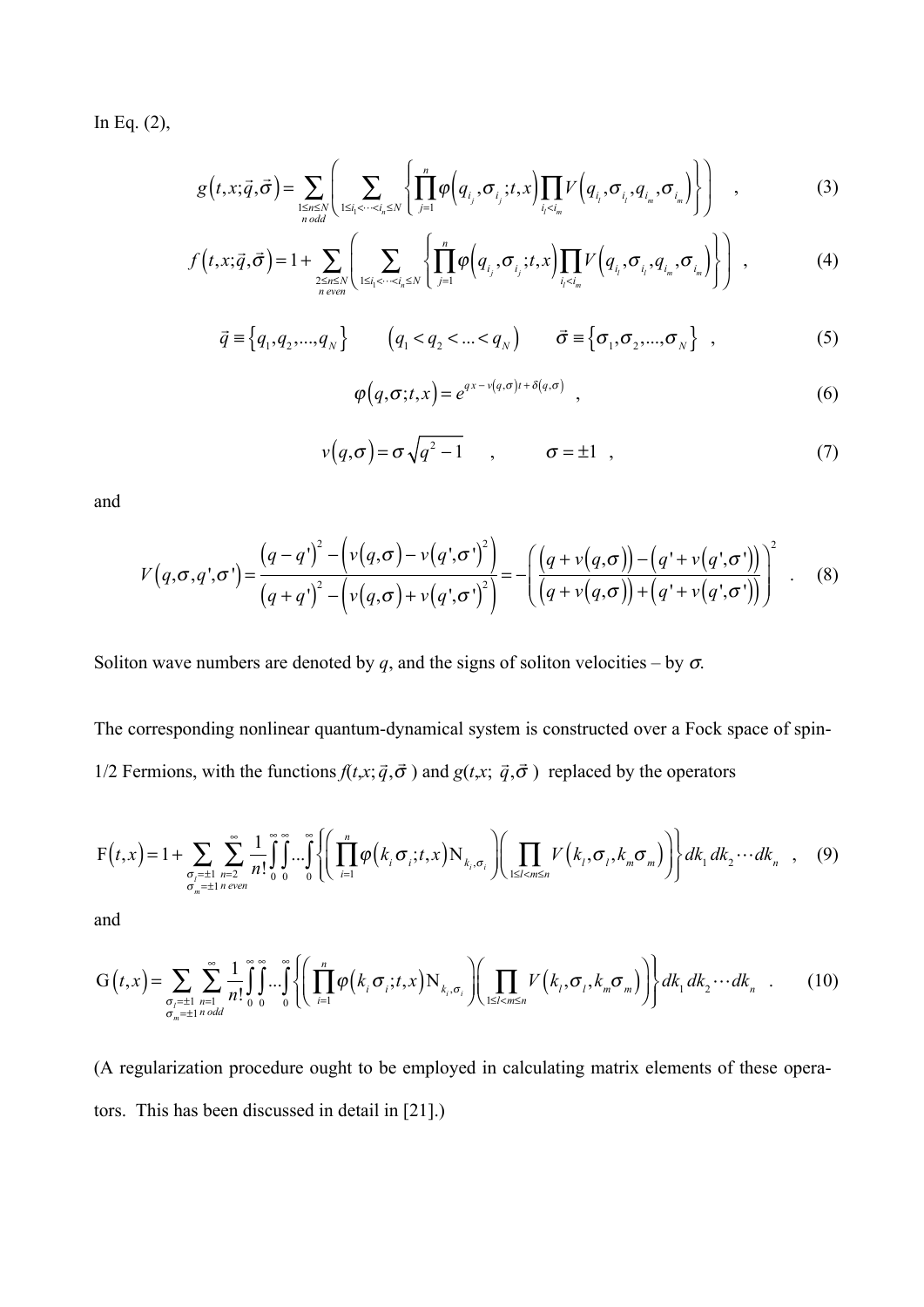In Eqs. (9) and (10),  $N_{k,\sigma}$  is the particle-number operator, expressed in terms of the particlecreation and annihilation operators over a Fock space of spin-1/2 particles:

$$
N_{k,\sigma} = a_{k,\sigma}^{\dagger} a_{k,\sigma} \qquad \left( \left\{ a_{k,\sigma}^{\dagger}, a_{k,\sigma'} \right\} = \delta \left( k - k' \right) \delta_{\sigma,\sigma'} \right) \tag{11}
$$

One readily finds that multi-particle states are the eigenstates of these operators:

$$
F(t,x)\Psi_{N} = f(t,x;\vec{q},\vec{\sigma})|\Psi_{N}\rangle, \qquad G(t,x)\Psi_{N} = g(t,x;\vec{q},\vec{\sigma})|\Psi_{N}\rangle
$$
  

$$
\left(|\Psi_{N}\rangle = \left(\prod_{i=1}^{N} a_{q_{i},\sigma_{i}}^{\dagger}\right)|0\rangle\right)
$$
 (12)

where the functions  $g(t, x)$ ;  $\Rightarrow$  $\vec{k}, \vec{\sigma}$ ) and  $f(t, x;$  $\Rightarrow$  $\vec{k}, \vec{\sigma}$ ) given in Eqs. (3) and (4), generate the soliton solution of Eq.  $(1)$ .

The operator,  $U(t,x)$ , generates the soliton solutions of Eq. (1). It is defined by an operator analog of Eq. ( 2):

$$
G(t,x)F(t,x)^{-1} = \tan\left[\frac{1}{4}U(t,x)\right].
$$
\n(13)

(For reasons of convergence issues, the inverse of the Hirota transformation is presented in Eq.  $(13)$ ).

The action of the right hand side of Eq. (13) on a state in the Fock space yields:

$$
\tan\left[\frac{1}{4}\mathbf{U}(t,x)\right]\Psi_{N}\rangle = \frac{g\left(t,x;\vec{k},\vec{\sigma}\right)}{f\left(t,x;\vec{k},\vec{\sigma}\right)}\Psi_{N}\rangle \quad . \tag{14}
$$

Therefore,  $u(t,x)$  of Eq. (2) is the eigenvalue of the operator  $U(t,x)$ . Moreover, as  $U(t,x)$  is a diagonal operator, it obeys the classical Sine-Gordon equation: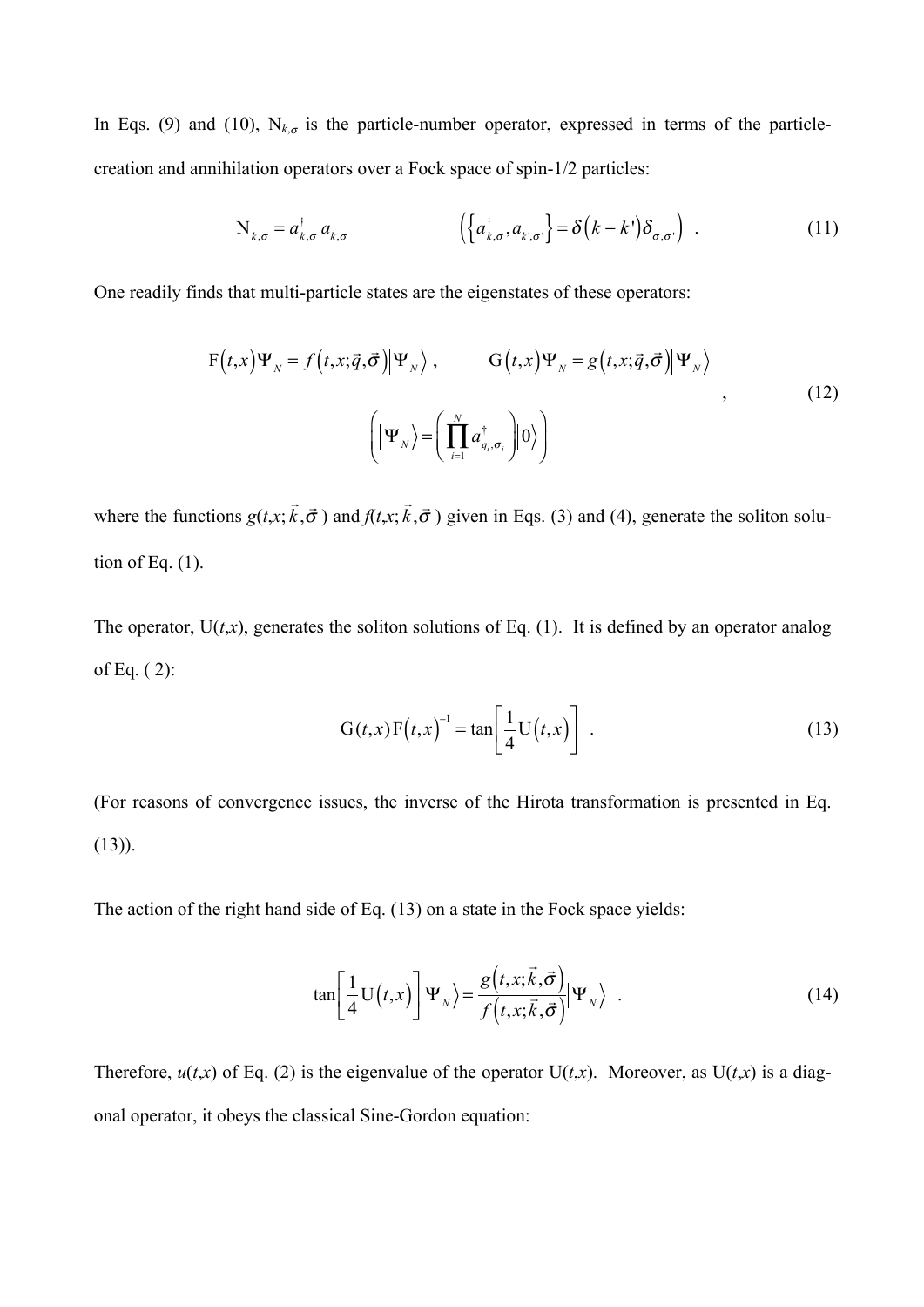$$
\frac{\partial^2 U}{\partial x^2} - \frac{\partial^2 U}{\partial t^2} = \sin U \quad . \tag{15}
$$

As a result, the classical Hamiltonian that generates the Sine-Gordon equation becomes the Hamiltonian for the quantum system if  $u$  is replaced by U:

$$
H = \int_{-\infty}^{+\infty} \left\{ \frac{1}{2} (u_t)^2 - \frac{1}{2} (u_x)^2 + (1 - \cos u) \right\} dx \Rightarrow \int_{-\infty}^{+\infty} \left\{ \frac{1}{2} (U_t)^2 - \frac{1}{2} (U_x)^2 + (1 - \cos u) \right\} dx \quad . \tag{16}
$$

If a perturbation is added to the classical equation, Eq. (1), then, most often, the solution of the perturbed equation must be obtained through a perturbation expansion. Usually, the perturbation series is a divergent asymptotic series that provides an order-by-order correction to the zero-order approximation. The higher order corrections are functionals of the zero-order approximation, and, as such, do not have the capacity to change the identity of the solitons generated by the zero-order approximation. The situation is quite different in the new quantum-dynamical system. The simple construction easily allows for the incorporation of perturbations that affect the solitons in a manner that does not have a classical analog. Consider the following perturbed Eq. (1):

$$
\frac{\partial^2 u}{\partial x^2} - \frac{\partial^2 u}{\partial t^2} = \sin u + \varepsilon \left( u \cos u - \sin u \right) \tag{17}
$$

The solution through  $O(\varepsilon)$  is:

$$
u = (1 - \varepsilon)u_0 \t\t(18)
$$

A possible quantized version of Eq. (17) is:

$$
\frac{\partial^2 U}{\partial x^2} - \frac{\partial^2 U}{\partial t^2} = \sin U + \varepsilon P(U \cos U - \sin U) \quad . \tag{19}
$$

In Eq. (19), choose the operator, P, to have the capacity to create an annihilate particles: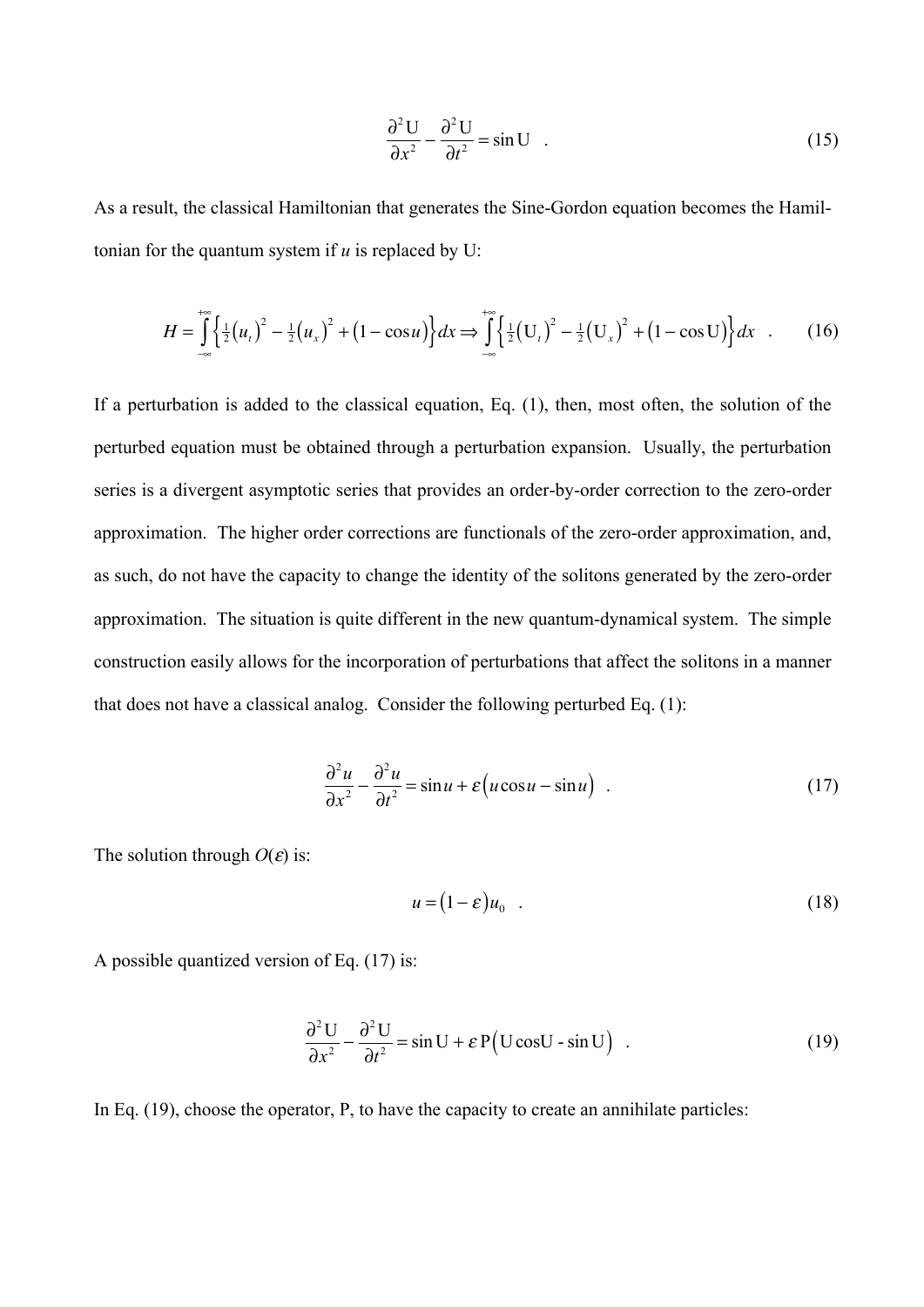$$
P = \sum_{\sigma,\sigma'=1} \int_{-\infty}^{+\infty} \int_{-\infty}^{+\infty} c(k,\sigma,k',\sigma') a_{k,\sigma}^{\dagger} a_{k',\sigma'} dk dk'
$$
  

$$
\left(\int_{-\infty}^{+\infty} \int_{-\infty}^{+\infty} \left|c(k,\sigma,k',\sigma')\right|^2 dk dk' < \infty\right)
$$
 (20)

Through  $O(\varepsilon)$ , Eq. (19) is solved by

$$
U = (1 - \varepsilon P) U_0 \tag{19}
$$

The zero-order term,  $U_0$ , obeys Eq. (15), hence, can be constructed through Eqs. (12) and (13). As a result, diagonal matrix elements of the perturbed solution, Eq. (19), will be similar to the classical expression:

$$
\langle \Psi_N | \mathbf{U} | \Psi_N \rangle = \left( 1 - \varepsilon \sum_{i=1}^N c(q_i, \sigma_i, q_i, \sigma_i) \right) u_N(t, x; \vec{q}, \vec{\sigma}) \quad . \tag{20}
$$

In Eq. (20),  $u_N(t, x; \vec{q}, \vec{\sigma})$  denotes an *N*-soliton solution, with wave-number and spin-projection vectors  $\vec{k}$  and  $\vec{\sigma}$ , respectively. However, off-diagonal matrix elements will mix in other solitons. For example, in the single-particle subspace:

$$
\langle q, \sigma | U | q', \sigma' \rangle = \varepsilon c(q, \sigma, q', \sigma') u(t, x; q', \sigma') \quad . \tag{21}
$$

Thus, the eigenvalues of U will contain higher-order corrections that mix in other solitons.

Acknowledgment The author wishes to thank S.N.M. Ruijsenaars for pointing out the interest in the application to the Sine-Gordon equation.